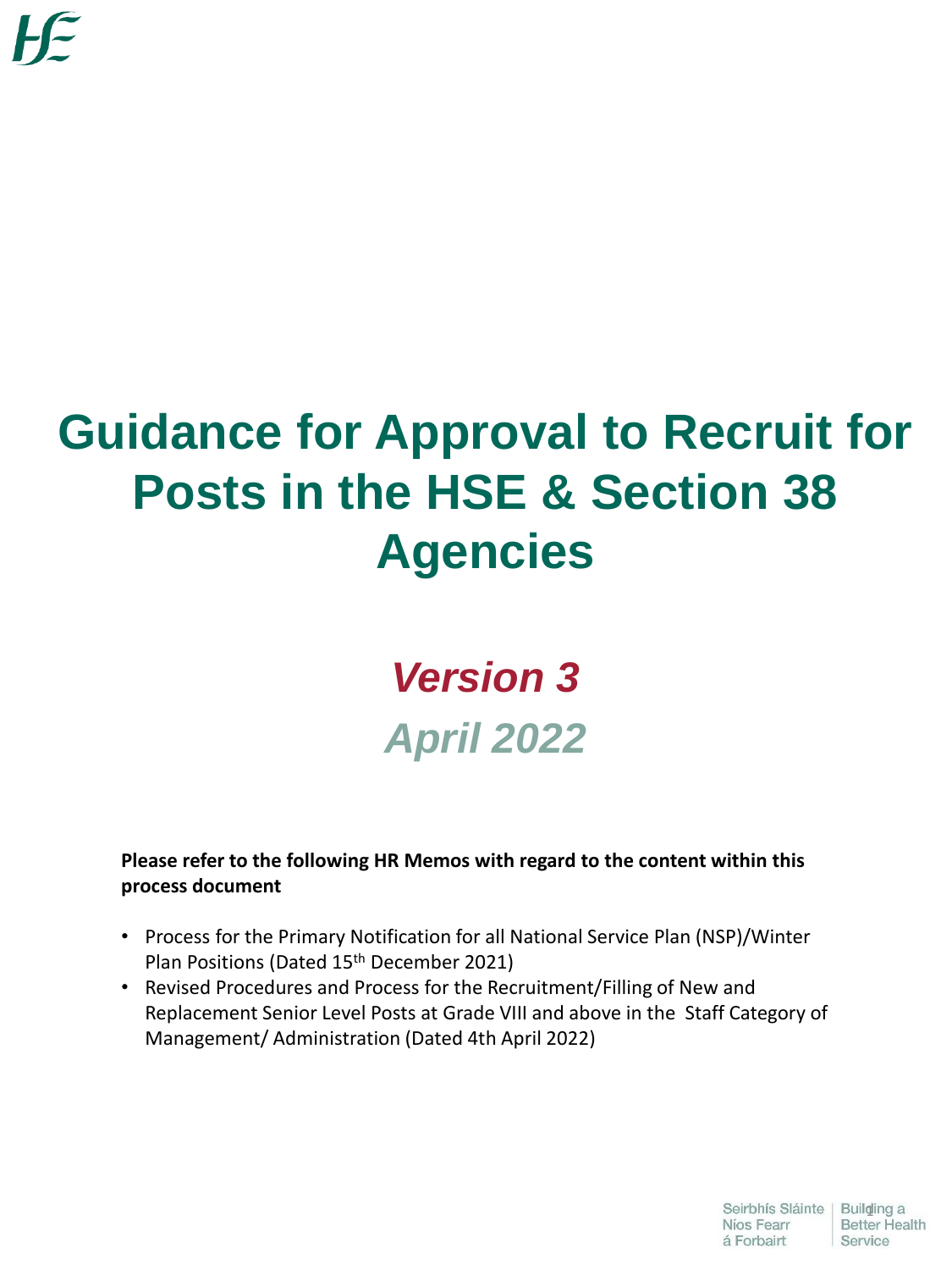# *Quick Navigation*

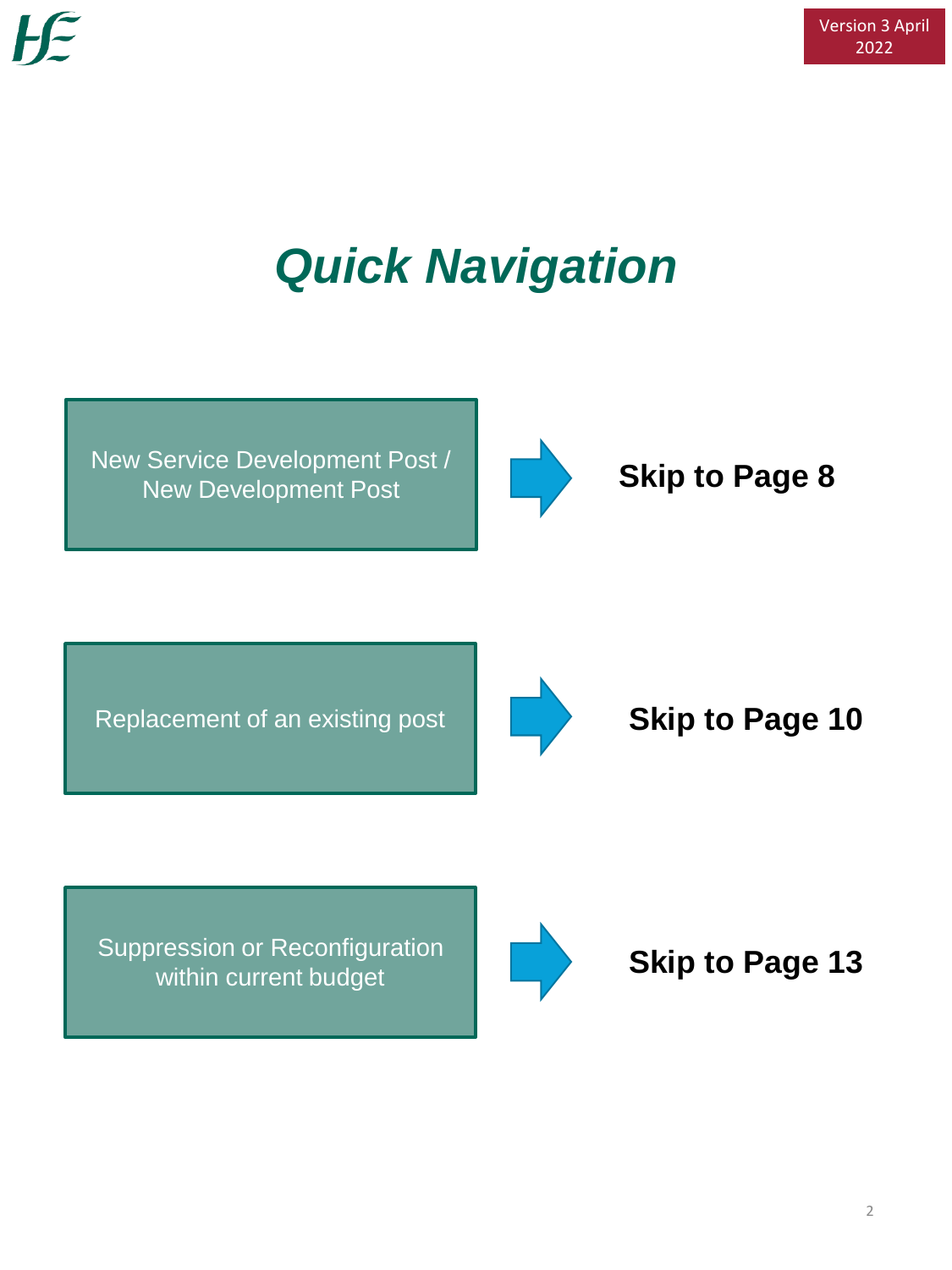

| <b>Item</b>                                                                                                              | <b>Description / Definition</b>                                                                                                                                                                                                                                                                                                                                                                                                              |  |  |
|--------------------------------------------------------------------------------------------------------------------------|----------------------------------------------------------------------------------------------------------------------------------------------------------------------------------------------------------------------------------------------------------------------------------------------------------------------------------------------------------------------------------------------------------------------------------------------|--|--|
| <b>NSP New Service</b><br><b>Development Post</b>                                                                        | In overall terms a new post is defined as an NSP New<br>Service Development post, both approved and funded, as<br>provided for in the National Service Plan (NSP).<br>Confirmation of the associated approval, the associated<br>initiative and funding are required to be confirmed in the<br>primary notification process.                                                                                                                 |  |  |
| <b>New Development Post</b><br>(NB this is not the same as<br><b>NSP New Service Development</b><br>Post outlined above) | A New Development Post - includes developments that<br>have been approved and funded by the Department of<br>Health:<br>• the subject of a specific business case outside of the<br>NSP or<br>posts specifically identified and communicated by the<br><b>Department of Health</b><br>Confirmation of the associated approval, the associated<br>initiative and funding are required to be confirmed in the<br>primary notification process. |  |  |
| <b>New Post by</b><br><b>Suppression/Reconfiguration</b><br>within current budget /<br>current WTE                       | New posts created to address changes to service<br>delivery, through suppression or reassignment of an<br>existing vacancy or budget. These posts to not require a<br>primary notification, however if the new post is<br>"Management & Administration Grade VIII and above"<br>grade, these must be sanctioned by the DoH.                                                                                                                  |  |  |
| <b>Replacement Posts</b><br>(Primary notification not<br>required)                                                       | A replacement post, is defined as an already approved<br>and funded post, that has become vacant for which the<br>service is seeking to replace and for which the post<br>continues to have the required funding in place.<br>Replacement posts at grades Management &<br>Administration Grade VIII and above do not require a<br>primary notification but do need to be sent to SWP&I for<br>validation/monitoring.                         |  |  |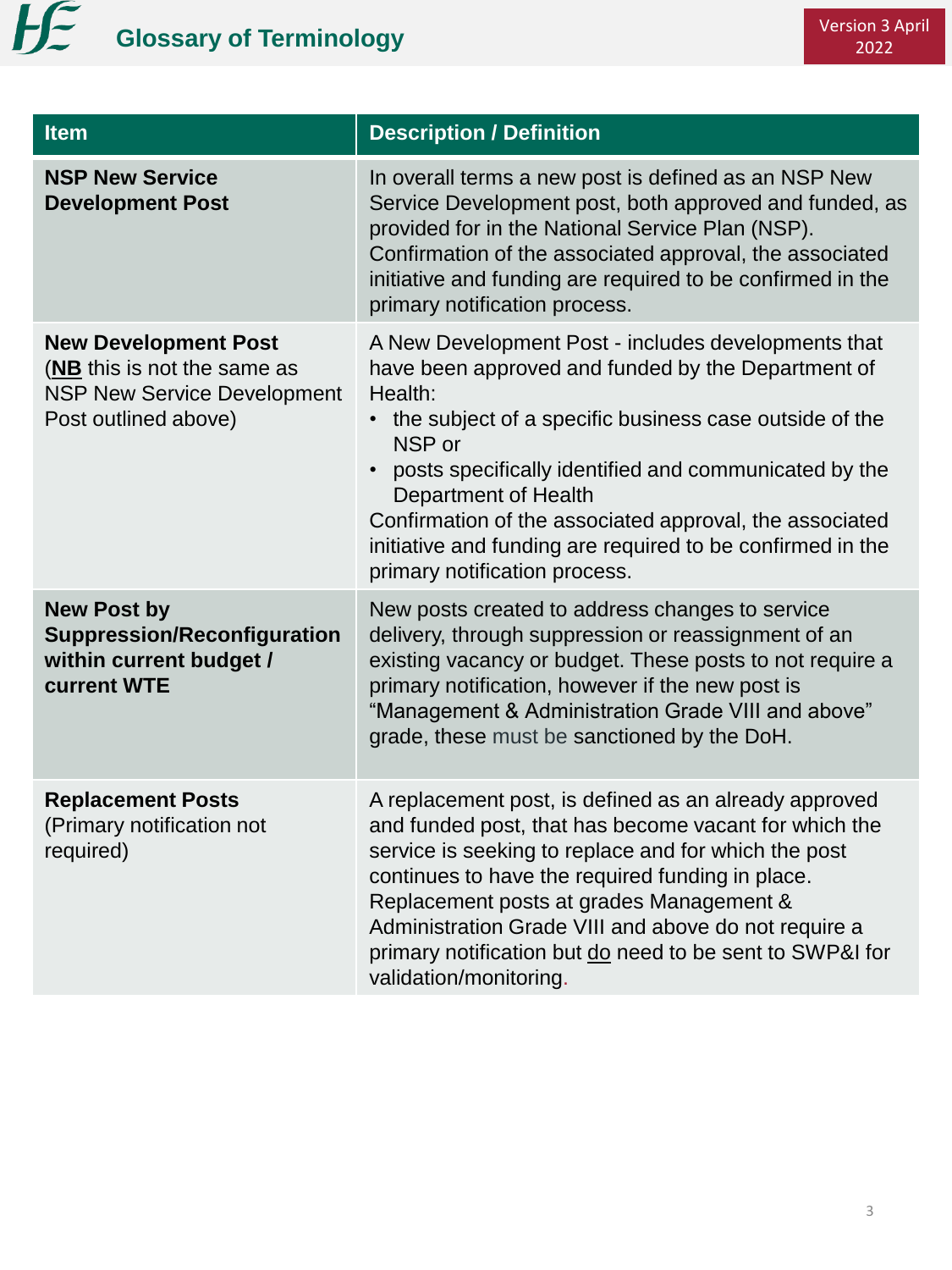| <b>Item</b>                                                 | <b>Description</b>                                                                                                                                                                                                                                                                                                                                                                                                                                                   | <b>Issuer</b>                                                                  |  |
|-------------------------------------------------------------|----------------------------------------------------------------------------------------------------------------------------------------------------------------------------------------------------------------------------------------------------------------------------------------------------------------------------------------------------------------------------------------------------------------------------------------------------------------------|--------------------------------------------------------------------------------|--|
| <b>Primary</b><br><b>Notification</b><br><b>Number (PN)</b> | All NSP New Service Development Posts/ New<br>Development Posts, require a Primary<br>Notification Number in order to recruit. The PN<br>is provided on validation of the posts to be put<br>in place into the health system and requires<br>validation of funding, grade, location, WTE,<br>contract type and NSP/ Other initiative<br>identification. A PN can be used for multiple<br>posts under the initiative as set out in the<br>application by the service. |                                                                                |  |
| <b>Log Number</b>                                           | A unique identifier number issued by SWP & I<br>is assigned for each individual post under a<br>primary notification number. There can be<br>multiple log numbers issued under one PN.                                                                                                                                                                                                                                                                               | <b>Strategic Workforce</b><br>Planning &<br>Intelligence Team<br>(National HR) |  |
| <b>Position</b><br><b>Number</b>                            | The unique position that is created on the<br>Services HR system, that the employee will be<br>assigned to once recruited. This position<br>number contains the attributes of the position<br>(i.e. funding, WTE, grade, etc).                                                                                                                                                                                                                                       | Services (e.g.<br>CHO/HG)                                                      |  |
| Employee ID /<br><b>Personnel</b><br><b>Number</b>          | Unique identification number assigned to an<br>employee which is unique to that individual, not<br>to the position that they are working in.                                                                                                                                                                                                                                                                                                                         | Payroll                                                                        |  |
| <b>Abbreviation</b>                                         | <b>Description</b>                                                                                                                                                                                                                                                                                                                                                                                                                                                   |                                                                                |  |
| <b>CHO</b>                                                  | <b>Community Health Organisation</b>                                                                                                                                                                                                                                                                                                                                                                                                                                 |                                                                                |  |
| <b>DoH</b>                                                  | Department of Health                                                                                                                                                                                                                                                                                                                                                                                                                                                 |                                                                                |  |
| <b>EMT</b>                                                  | The HSE Executive Management Team                                                                                                                                                                                                                                                                                                                                                                                                                                    |                                                                                |  |
| <b>HG</b>                                                   | <b>Hospital Group</b>                                                                                                                                                                                                                                                                                                                                                                                                                                                |                                                                                |  |
| <b>HR</b>                                                   | <b>Human Resources</b>                                                                                                                                                                                                                                                                                                                                                                                                                                               |                                                                                |  |
| <b>ND</b>                                                   | <b>National Director</b>                                                                                                                                                                                                                                                                                                                                                                                                                                             |                                                                                |  |
| <b>NRS</b>                                                  | <b>National Recruitment Services</b>                                                                                                                                                                                                                                                                                                                                                                                                                                 |                                                                                |  |
| <b>NSP</b>                                                  | <b>National Service Plan</b>                                                                                                                                                                                                                                                                                                                                                                                                                                         |                                                                                |  |
| <b>PN</b>                                                   | <b>Primary Notification</b>                                                                                                                                                                                                                                                                                                                                                                                                                                          |                                                                                |  |
| SWP&I                                                       | Strategic Workforce Planning & Intelligence                                                                                                                                                                                                                                                                                                                                                                                                                          |                                                                                |  |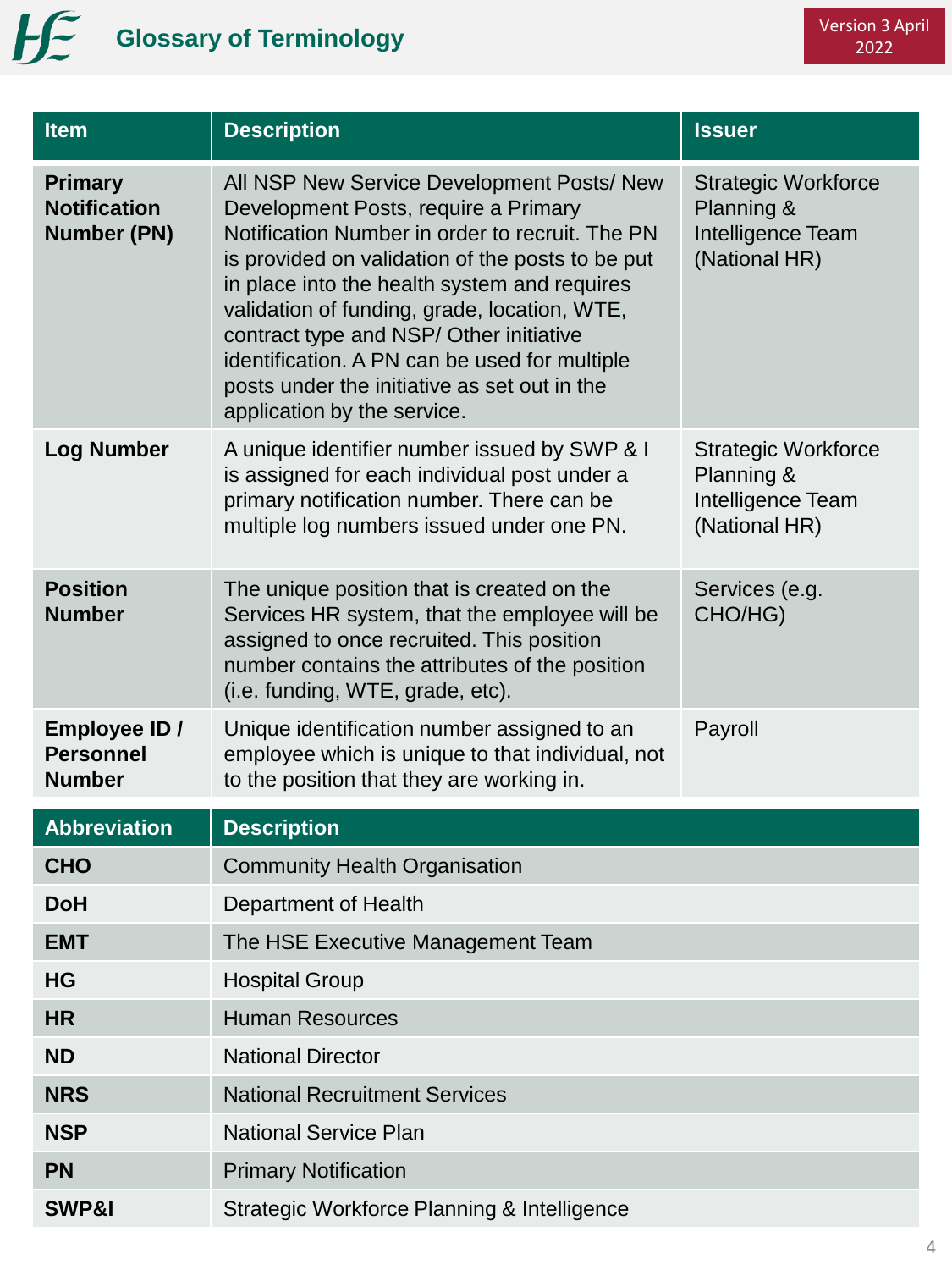### Version 3 April 2022

# **Henry Referenced Documentation & Links**

| Item                                                        | <b>Description</b>                                                                                                                                                                                                                                                                                                                                                                                                                                   | <b>Link to Document</b>                         |
|-------------------------------------------------------------|------------------------------------------------------------------------------------------------------------------------------------------------------------------------------------------------------------------------------------------------------------------------------------------------------------------------------------------------------------------------------------------------------------------------------------------------------|-------------------------------------------------|
| Form A<br><b>Request to Hire</b>                            | Document required for Approval to Hire for all Staff Grades<br>excluding Management & Administration Grades VIII and<br>above.<br>Please note – this process has been amended and Form A is<br>no longer required for New Service Development / New<br>Development Posts, but is required for<br>Suppression/Reconfiguration within current budget / current<br>WTE.                                                                                 | Form A                                          |
| Form A1<br>Approval to Hire                                 | Document Required for Approval to Hire Management &<br>Administration Grades VIII and above                                                                                                                                                                                                                                                                                                                                                          | Form A1                                         |
| Form B                                                      | Required for Approval to Hire replacement posts for all Staff<br>Grades excluding Management & Administration Grades VIII<br>and above.                                                                                                                                                                                                                                                                                                              | Form B                                          |
| Form B1                                                     | Required for Approval to Hire replacement posts for<br>Management & Administration Grades VIII and above.                                                                                                                                                                                                                                                                                                                                            | Form B1                                         |
| Primary<br>notification & log<br>number request<br>template | Template for use by HR teams to provide all relevant data<br>required for issue of Primary notification and log number. All<br>2022 PN requests will be requested by ND. Posts from<br>services prior to 15 <sup>th</sup> December 2021 will continue to be<br>accepted from service.                                                                                                                                                                | <b>Primary Notification Request</b><br>Template |
| <b>Job Specification</b><br><b>Repository</b>               | A 'Job Specification Repository' is now in place to support<br>recruitment. This includes a suite of standard agreed job<br>specifications available for Services to use, which will help to<br>ensure a consistency of standard and approach across the<br>organisation. This repository will continue to be updated on a<br>regular basis and additional job specifications are being<br>published on this site as and when they become available. | <b>HR Job Specification</b><br>Repository       |
| <b>National Grade</b><br><b>Codes</b>                       | Document indicating the Grade Code associate with each<br>specific staff grade, within the specific staff category. The<br>grading structure is based on professional groupings and<br>categorisations' to allow for service planning, delivery,<br>performance and accountability.                                                                                                                                                                  | <b>National Grade Code List</b>                 |
| <b>Job Order Forms</b>                                      | Form required to request recruitment by National Recruitment<br>Services (NRS).<br>Please note this should be accompanied by the relevant<br>Approval form (Form A, A1, B, B1) and the pre-placement form<br>a job description where required.                                                                                                                                                                                                       | Job Order Form                                  |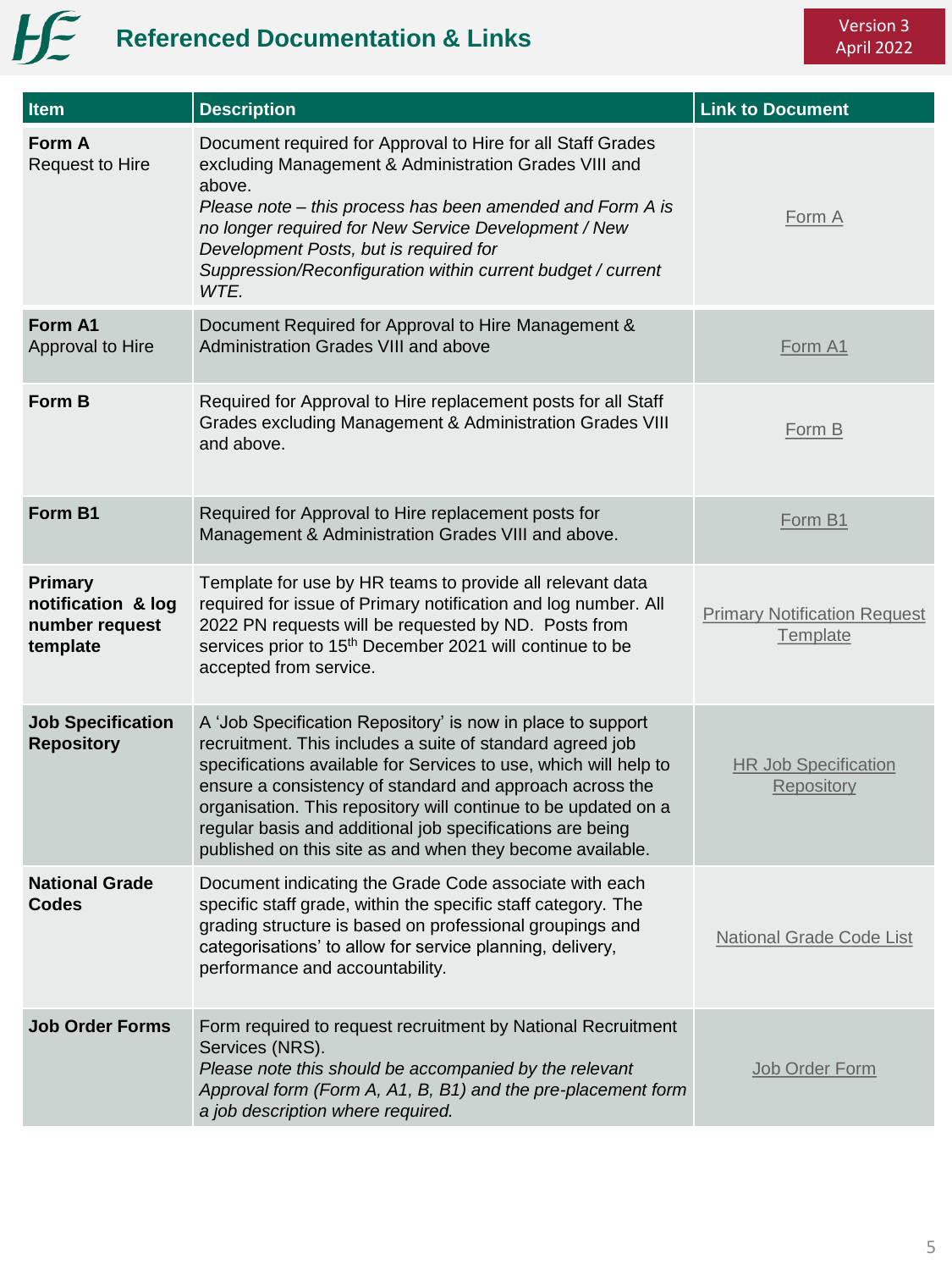

The following process flows have been developed to outline each step required for **Approval to Recruit for Posts.** For each step, the responsible stakeholder is indicated by the colour of the outline for that step. The required documentation for this step is also indicated by way of an illustrative icon. The legend is included at the bottom of each page, and a summary is included below.



#### **Responsible Stakeholder:**

If the step is outlined in the following colours, then it is the responsibility of that stakeholder to complete the step. If there are multiple stakeholders involved; then both colours will be represented.

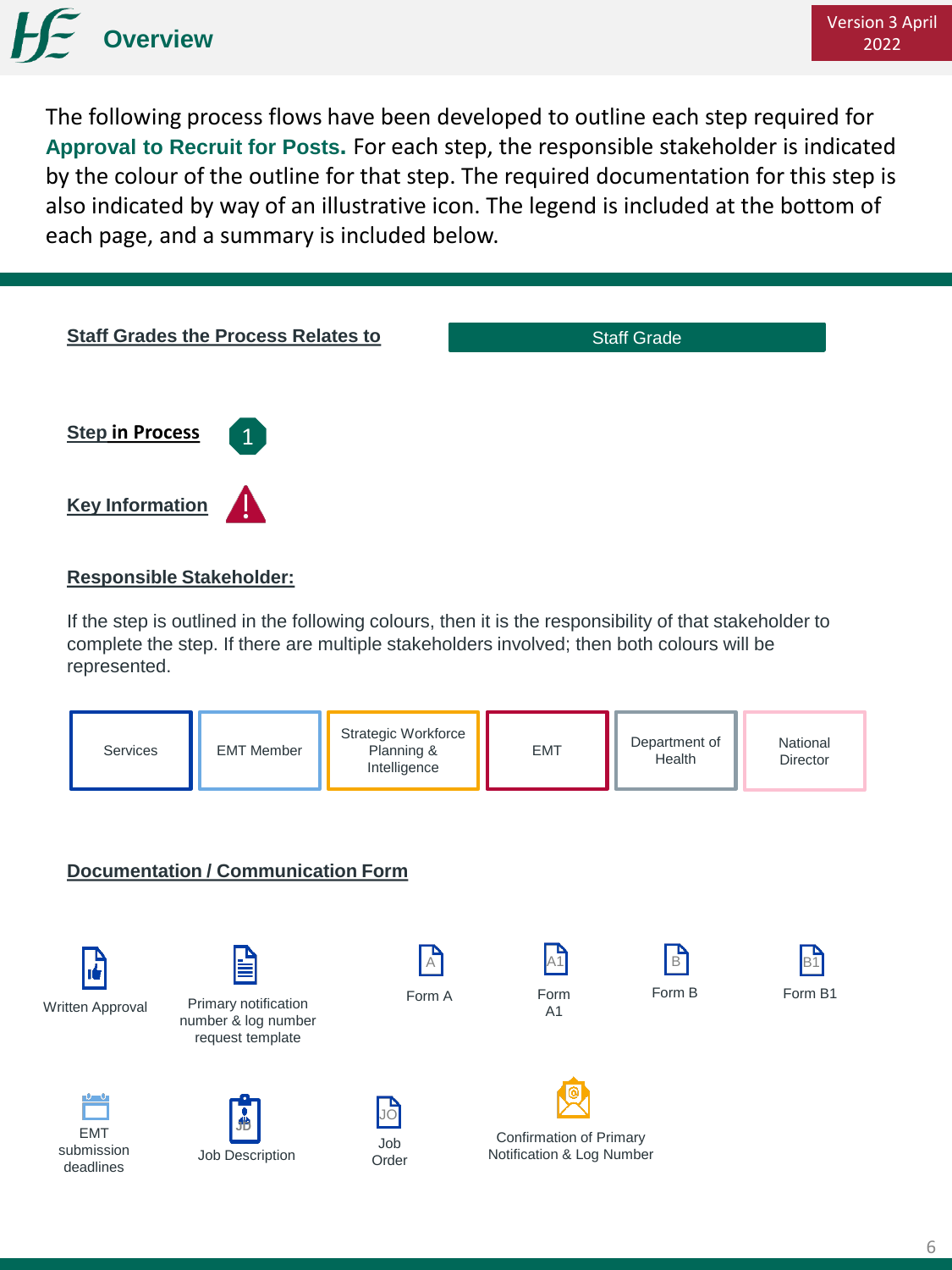# **Process to Obtain Approval to Recruit**

| <b>Approval to Recruit</b>                    |  |                                                                                             |  |                                                                                                                                                                                                                                                                                                                                       |
|-----------------------------------------------|--|---------------------------------------------------------------------------------------------|--|---------------------------------------------------------------------------------------------------------------------------------------------------------------------------------------------------------------------------------------------------------------------------------------------------------------------------------------|
| <b>New Service</b><br>Development<br>Post/New |  | All Staff Grades excluding<br>Management &<br><b>Administration Grade VIII</b><br>and above |  | New Primary Notification Required prior to<br>$\bullet$<br>commencement of recruitment.<br>Refer to page 8 for the detailed steps<br>required<br>Form A is no longer required.<br>٠                                                                                                                                                   |
| Development<br>Post                           |  | Management &<br><b>Administration Grade VIII</b><br>and above                               |  | Primary Notification Required prior to<br>commencement of recruitment.<br>Refer to page 9 for the detailed steps<br>required<br>Form A1 is required.                                                                                                                                                                                  |
| Replacement                                   |  | All Staff Grades excluding<br>Management &<br><b>Administration Grade VIII</b><br>and above |  | Primary Notification not required<br>Progress Directly to Recruitment for a<br>simple one-for-one or equivalent WTE<br>replacement<br>Refer to page 10 for the detailed steps<br>required<br>Form B is required                                                                                                                       |
| of an existing<br>post                        |  | Management &<br><b>Administration Grade VIII</b><br>and above                               |  | Primary Notification not required<br>Progress to Recruitment for a simple one-<br>for-one or equivalent WTE replacement<br>Refer to page 11 for the detailed steps<br>required<br>Send to SWP& I team in parallel for<br>validation & monitoring<br>Form B1 is required                                                               |
| Suppression<br><b>or</b><br>Reconfigurati     |  | All Staff Grades excluding<br>Management &<br><b>Administration Grade VIII</b><br>and above |  | Primary Notification not required<br>Progress to Recruitment for an equivalent<br>WTE replacement<br>Refer to page 12 for the detailed steps<br>required<br>A Form A is Required<br>٠                                                                                                                                                 |
| on within<br>current<br>budget                |  | Management &<br><b>Administration Grade VIII</b><br>and above                               |  | Primary Notification is required prior to<br>commencement of recruitment.<br>A revised business case is required by the<br>DoH outlining the role re-design.<br>Approval by the DoH is required to<br>$\bullet$<br>commence recruitment.<br>Refer to page 13 for the detailed steps<br>$\bullet$<br>required<br>A Form A1 is required |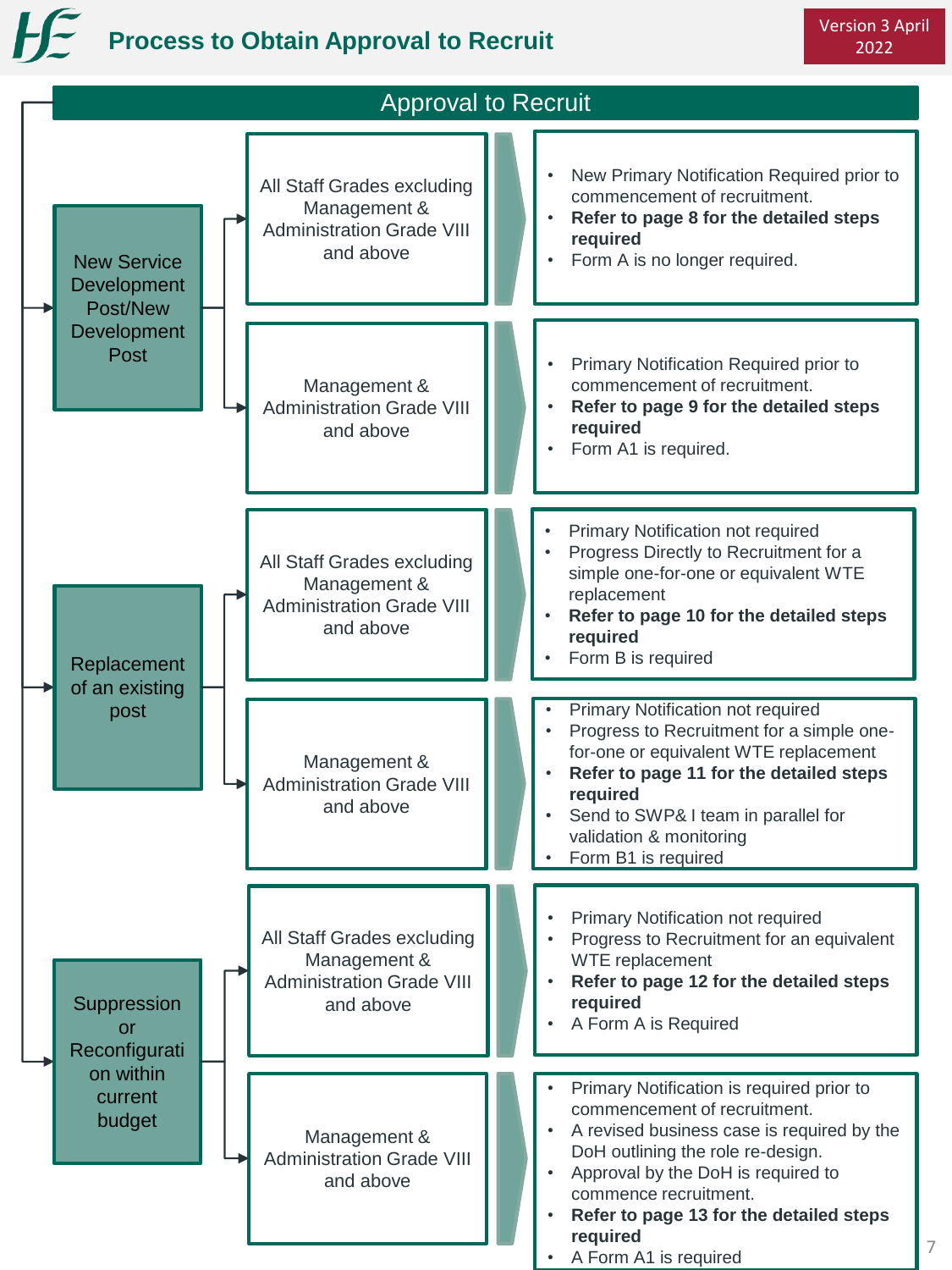### **Process for Approval of a New Service Development Post / New Development Post**

|                | All Staff Grades excluding Management & Administration Grade VIII and above                                                                                                                                                                                                                                                                                                                                                                                                                                                                                                                      |  |
|----------------|--------------------------------------------------------------------------------------------------------------------------------------------------------------------------------------------------------------------------------------------------------------------------------------------------------------------------------------------------------------------------------------------------------------------------------------------------------------------------------------------------------------------------------------------------------------------------------------------------|--|
|                |                                                                                                                                                                                                                                                                                                                                                                                                                                                                                                                                                                                                  |  |
|                | Obtain written approval from the relevant National Director or identified delegated sanction (as formally notified to SWP&I<br>Office National HR).<br>□ Confirmation of NSP Year and Initiative (e.g. NSP 2022 ICPOP or NSP 2022 Winter Plan Acute Beds). The initiative<br>and the alignment to the Winter Plan or NSP (as applicable) must be clearly identified<br>Grade & Grade Code (Sourced directly from National Grade Code List) for each post (available here)<br>$\Box$ Whole Time Equivalent (WTE) for each post<br>$\Box$ Location/s for each post/ group of posts to lowest level |  |
|                | Please note: Form A is no longer required for New Service Plan Development or New Development Posts, but<br>the details outlined above must be provided.                                                                                                                                                                                                                                                                                                                                                                                                                                         |  |
|                | Submit the completed and approval Primary Nnotification & Log number request template by the relevant National<br>Director or delegated sanction to WorkforceData@hse.ie, see link to memo re guidance (HR Memo 9th October 2021)                                                                                                                                                                                                                                                                                                                                                                |  |
|                | Failure to provide the required details outlined in step 1 will result in the application being returned to the service<br>for clarification with resultant delay in issue of Primary Notification/ Log Numbers                                                                                                                                                                                                                                                                                                                                                                                  |  |
| $\mathbf{3}$   | Using the details provided by the relevant National Director or delegated sanction, for each individual position, assign a<br>Primary Notification number and Log Number to each individual position.                                                                                                                                                                                                                                                                                                                                                                                            |  |
| $\overline{4}$ | Issue Primary Notification Number & Log Number to the relevant National Director and attach the detailed list.                                                                                                                                                                                                                                                                                                                                                                                                                                                                                   |  |
| 5 <sub>1</sub> | Receipt of the Primary Notification and Log number should be considered as 'Approval to Recruit'. Recruitment can now<br>be progressed.                                                                                                                                                                                                                                                                                                                                                                                                                                                          |  |
| 6 <sup>1</sup> | If recruitment is to be completed by the NRS - the Service must include detail of Primary Notification number and Log<br>Number for each post in the Job Order request form, in addition to the Pre-placement form and Job Description. A list of<br>standardised Job Descriptions for roles frequently recruited is available in the HSE's Job Specification Repository<br>(available here).                                                                                                                                                                                                    |  |

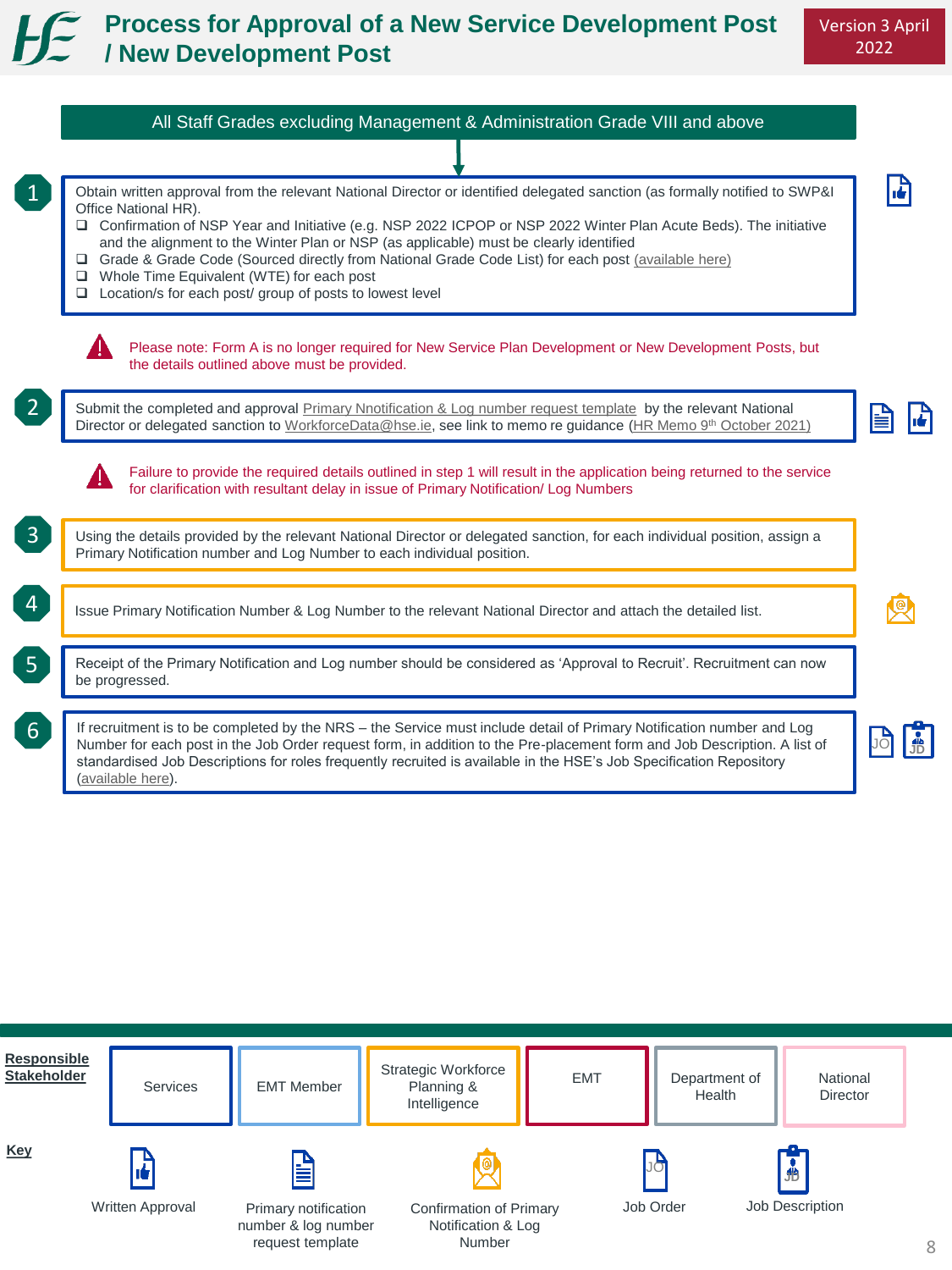### **Process for Approval of a New Service Development Post / New Development Post**

|                                          | Management & Administration Grade VIII and above                                                                                                                                                                                                                                                                                                                                                                                                                                                                                                                                                                                  |                                                                                  |                            |  |  |
|------------------------------------------|-----------------------------------------------------------------------------------------------------------------------------------------------------------------------------------------------------------------------------------------------------------------------------------------------------------------------------------------------------------------------------------------------------------------------------------------------------------------------------------------------------------------------------------------------------------------------------------------------------------------------------------|----------------------------------------------------------------------------------|----------------------------|--|--|
|                                          |                                                                                                                                                                                                                                                                                                                                                                                                                                                                                                                                                                                                                                   |                                                                                  |                            |  |  |
| $\mathbf{1}$                             | Obtain written approval from the relevant National Director or identified delegated sanction (as formally notified to SWPI<br>Office National HR).<br>□ Confirmation of NSP Year and Initiative (e.g. NSP 2021 ICPOP or NSP 2022 Winter Plan Acute Beds). The initiative<br>and the alignment to the Winter Plan or NSP (as applicable) must be clearly identified<br>Grade & Grade Code (Sourced directly from National Grade Code List) for each post (available here)<br>Whole Time Equivalent (WTE) for each post<br>□ Location/s for each post/ group of posts to lowest level                                               |                                                                                  |                            |  |  |
| 2 <sup>1</sup>                           | Prepare and complete a Form A1, New Senior Management/Administration and<br>Job Description                                                                                                                                                                                                                                                                                                                                                                                                                                                                                                                                       | Provide support & advice to<br>Services to complete Form A1 &<br>Job Description | A <sub>1</sub>             |  |  |
| $\mathbf{3}$                             | Submit the above documentation and signature of the relevant Finance Manager, Head of Function, ND and EMT<br>member to seniormanagers@hse.ie                                                                                                                                                                                                                                                                                                                                                                                                                                                                                     |                                                                                  | l dr                       |  |  |
|                                          | Failure to provide the required details above and/or ND and EMT signature will result in the application being<br>υ<br>returned to the service for clarification, with resultant delay in submission to the EMT for consideration. Signature<br>is required from both the relevant ND and the EMT member.                                                                                                                                                                                                                                                                                                                         |                                                                                  |                            |  |  |
| 4                                        | Review the received file and recommend for submission to EMT & CEO for approval                                                                                                                                                                                                                                                                                                                                                                                                                                                                                                                                                   |                                                                                  |                            |  |  |
| 5a                                       | 5b<br>or<br><b>EMT Approval of post</b>                                                                                                                                                                                                                                                                                                                                                                                                                                                                                                                                                                                           | EMT do not approve / pause post                                                  |                            |  |  |
| (6a)                                     | Communication back to the EMT member & ND<br>Communication back to the EMT member & ND<br>or<br>6 <sub>b</sub><br>of outcome and issue to DoH for approval<br>of outcome                                                                                                                                                                                                                                                                                                                                                                                                                                                          |                                                                                  |                            |  |  |
| $\overline{7}$                           | EMT member / National Director to notify Service of outcome                                                                                                                                                                                                                                                                                                                                                                                                                                                                                                                                                                       |                                                                                  |                            |  |  |
| $\left[8a\right]$                        | 8b<br>DOH approval / non-approval<br>Clarification of queries on application from DoH                                                                                                                                                                                                                                                                                                                                                                                                                                                                                                                                             |                                                                                  |                            |  |  |
| 9 <sub>1</sub>                           | Communicate outcome of DoH approval / or non-approval to the National Director and Requester and confirm the position<br>number for the post.                                                                                                                                                                                                                                                                                                                                                                                                                                                                                     |                                                                                  |                            |  |  |
| $\boxed{10}$                             | Using the details provided by the Services and as approved by the relevant National Director or delegated sanction, for<br>each individual position, assign a Primary Notification number and Log Number to each individual position.                                                                                                                                                                                                                                                                                                                                                                                             |                                                                                  |                            |  |  |
| 11                                       | Issue a letter to the applicant to confirm issue of the Primary Notification Number & Log Number and attach the detailed<br>list as an appendix.                                                                                                                                                                                                                                                                                                                                                                                                                                                                                  |                                                                                  |                            |  |  |
|                                          | Receipt of the Primary Notification and Log number should be considered as 'Approval to Recruit'. Recruitment can now<br>be progressed. Services should commence recruitment locally, or contact NRS to commence recruitment as required and<br>as per the agreed recruitment channel for the specific staff category.                                                                                                                                                                                                                                                                                                            |                                                                                  |                            |  |  |
| 13                                       | If recruitment is to be completed by the NRS – the Service must include detail of Primary Notification number and Log<br>Number for each post in the Job Order form and Form A1, in addition to the Pre-placement form and Job Description. A<br>list of standardised Job Descriptions for roles frequently recruited is available in the HSE's Job Specification Repository<br>(available here). If you are recruiting for a new role, or if the Job Specification you require is not available on this page,<br>you can use the guidance provided in the National Job Specification Template here to help you develop your own. |                                                                                  | $\frac{1}{\sqrt{D}}$<br>A1 |  |  |
| <b>Responsible</b><br><b>Stakeholder</b> | Strategic Workforce<br>Planning &<br><b>Services</b><br><b>EMT Member</b><br>Intelligence                                                                                                                                                                                                                                                                                                                                                                                                                                                                                                                                         | Department of<br>National<br><b>EMT</b><br>Health<br>Director                    |                            |  |  |
| <b>Key</b>                               | dia<br>JD<br>A1 <br><b>EMT</b><br>Primary notification<br>Written<br>Form<br>Job<br>submission<br>number & log number<br>A1<br>Description<br>Approval<br>deadlines<br>request template                                                                                                                                                                                                                                                                                                                                                                                                                                           | Confirmation of Primary<br>Job<br>Notification & Log<br>Order<br>Number          | 9                          |  |  |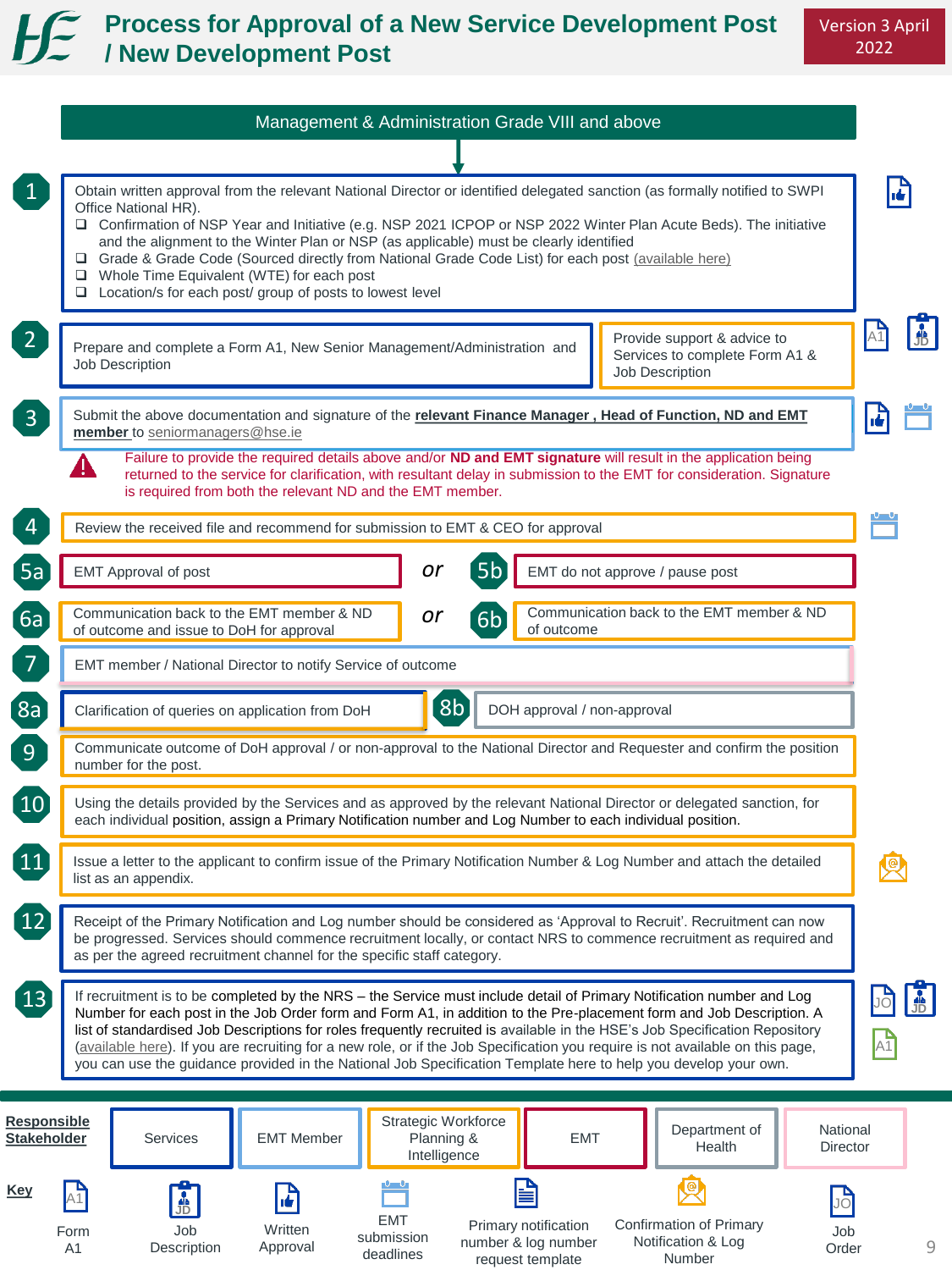



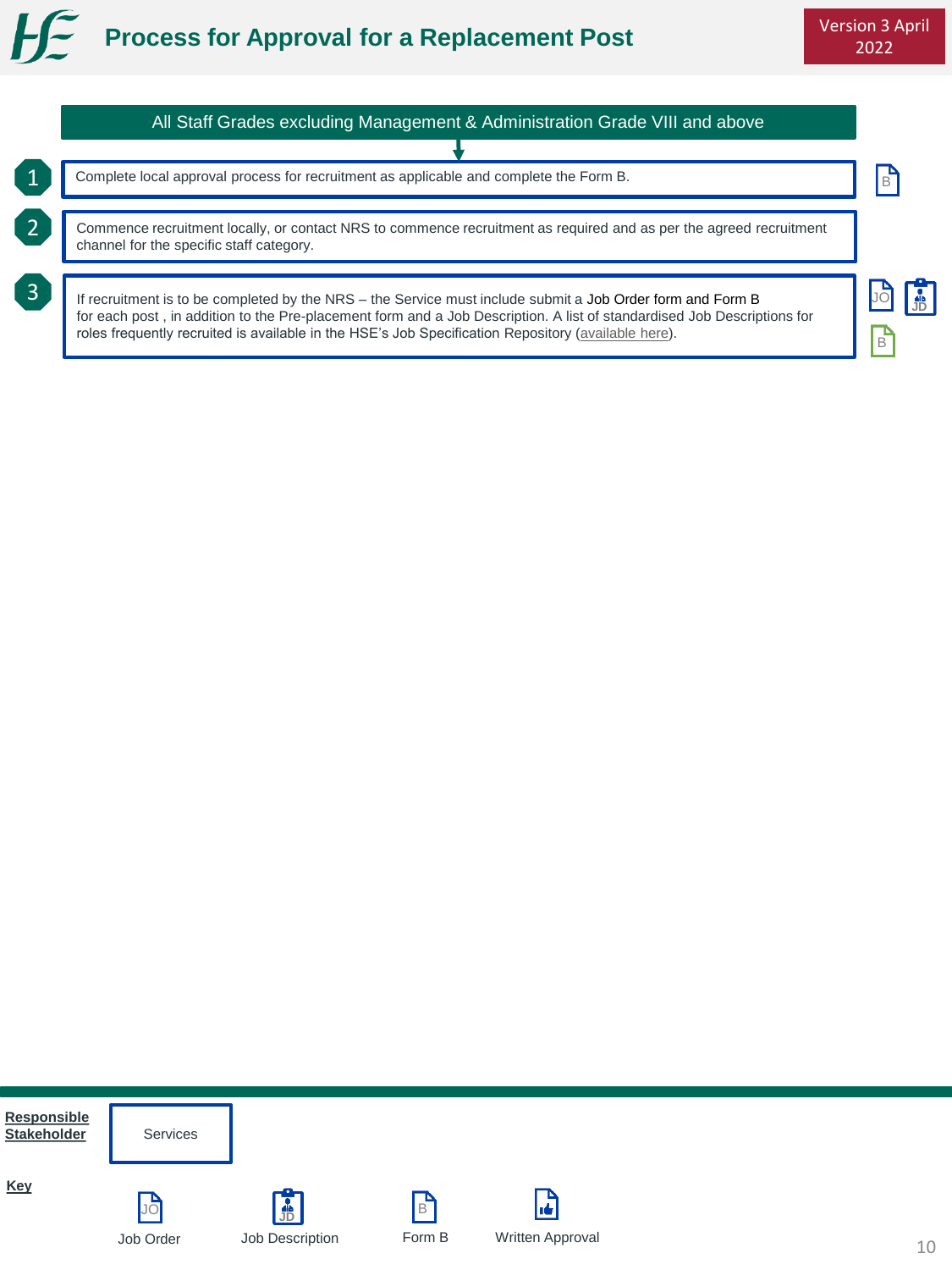

|                 | Management & Administration Grade VIII and above                                                                                                                                                                                                                                                                                                                              |    |  |  |
|-----------------|-------------------------------------------------------------------------------------------------------------------------------------------------------------------------------------------------------------------------------------------------------------------------------------------------------------------------------------------------------------------------------|----|--|--|
|                 |                                                                                                                                                                                                                                                                                                                                                                               |    |  |  |
|                 | Complete local approval process for recruitment as applicable.                                                                                                                                                                                                                                                                                                                |    |  |  |
| $\overline{2}$  | Prepare and complete a Form B1 and ensure that it is signed by the Local Finance Manager, Head of Function and<br>National Director or delegated sanction as written proof of approval).                                                                                                                                                                                      |    |  |  |
| $\overline{3}$  | Submit the completed Form B1 signed by the relevant Local finance Manager, Head of Function and National Director or<br>delegated sanction (as written proof of approval) to seniormanagers@hse.ie                                                                                                                                                                            |    |  |  |
| $\boxed{4}$     | Review the signed (approved) Form B1 for validation & monitoring purposes and issue approval to the Service to recruit.<br>Approved forms will be stamped and retuned to service through the Chief Officer's Office / CEO / National Directors office.                                                                                                                        |    |  |  |
| $5\phantom{1}$  | Commence recruitment locally, or contact NRS to commence recruitment as required and as per the agreed recruitment<br>channel for the specific staff category.                                                                                                                                                                                                                |    |  |  |
| $6\overline{6}$ | If recruitment is to be completed by the NRS – the Service must submit a Job Order Form and Form B1 request form for<br>each post, containing the Log Number, in addition to the Pre-placement form and a Job Description. A list of standardised<br>Job Descriptions for roles frequently recruited is available in the HSE's Job Specification Repository (available here). | Bʻ |  |  |

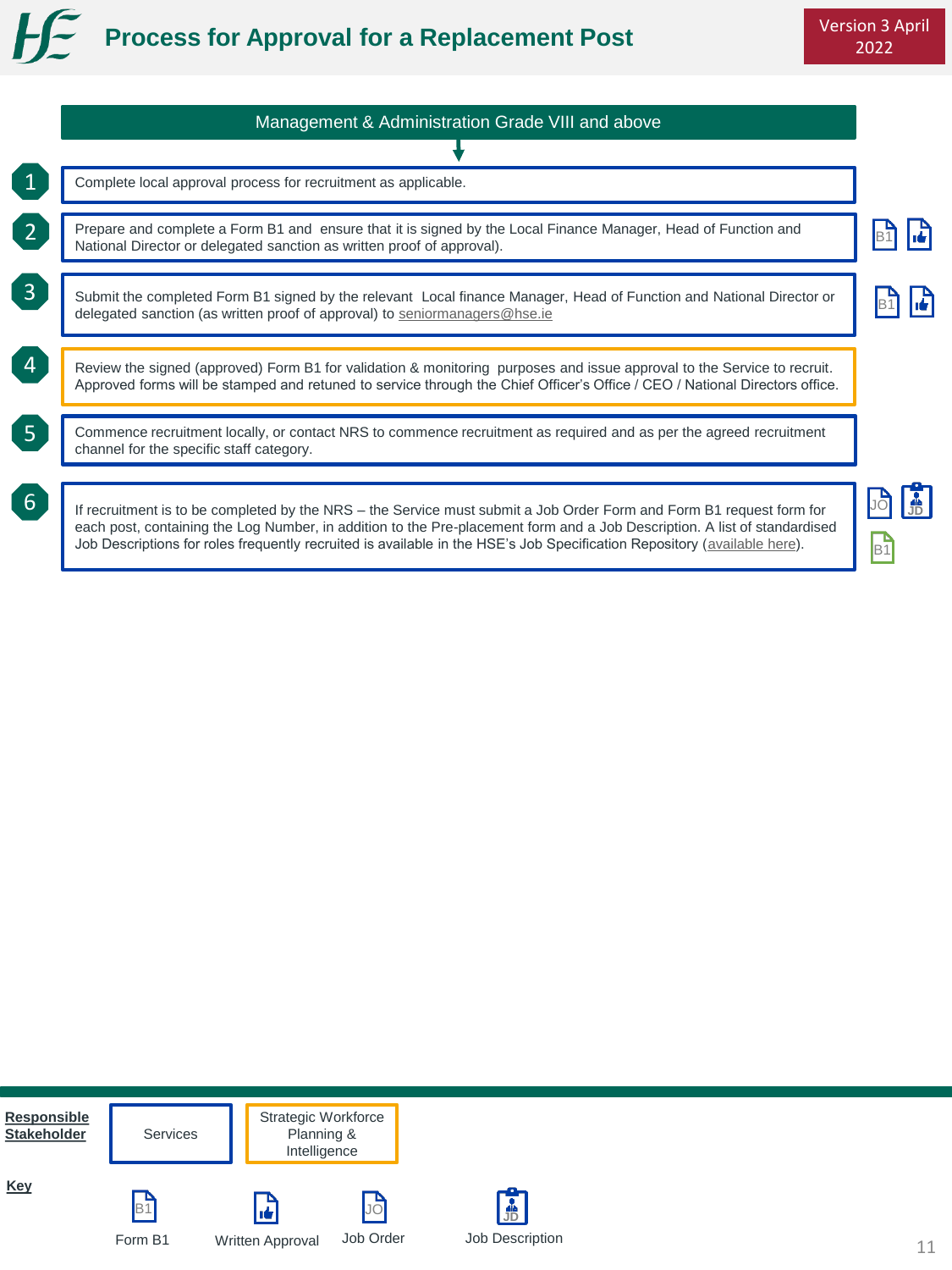#### $H \in$ **Process for Suppression / Reconfiguration within Current Budget / Current WTE**

| Complete local approval process for recruitment as applicable                                                                                                                                                                                                                                                                                |  |
|----------------------------------------------------------------------------------------------------------------------------------------------------------------------------------------------------------------------------------------------------------------------------------------------------------------------------------------------|--|
| Complete an Approval to Hire Form A and commence recruitment locally, or contact NRS to commence recruitment as<br>required and as per the agreed recruitment channel for the specific staff category.                                                                                                                                       |  |
| If recruitment is to be completed by the NRS – the Service must submit a Job Order request form and Form A for each<br>post, in addition to the Pre-placement form and a Job Description. A list of standardised Job Descriptions for roles<br>frequently recruited is available in the HSE's Job Specification Repository (available here). |  |
| Review of Form A submissions at local level as appropriate                                                                                                                                                                                                                                                                                   |  |

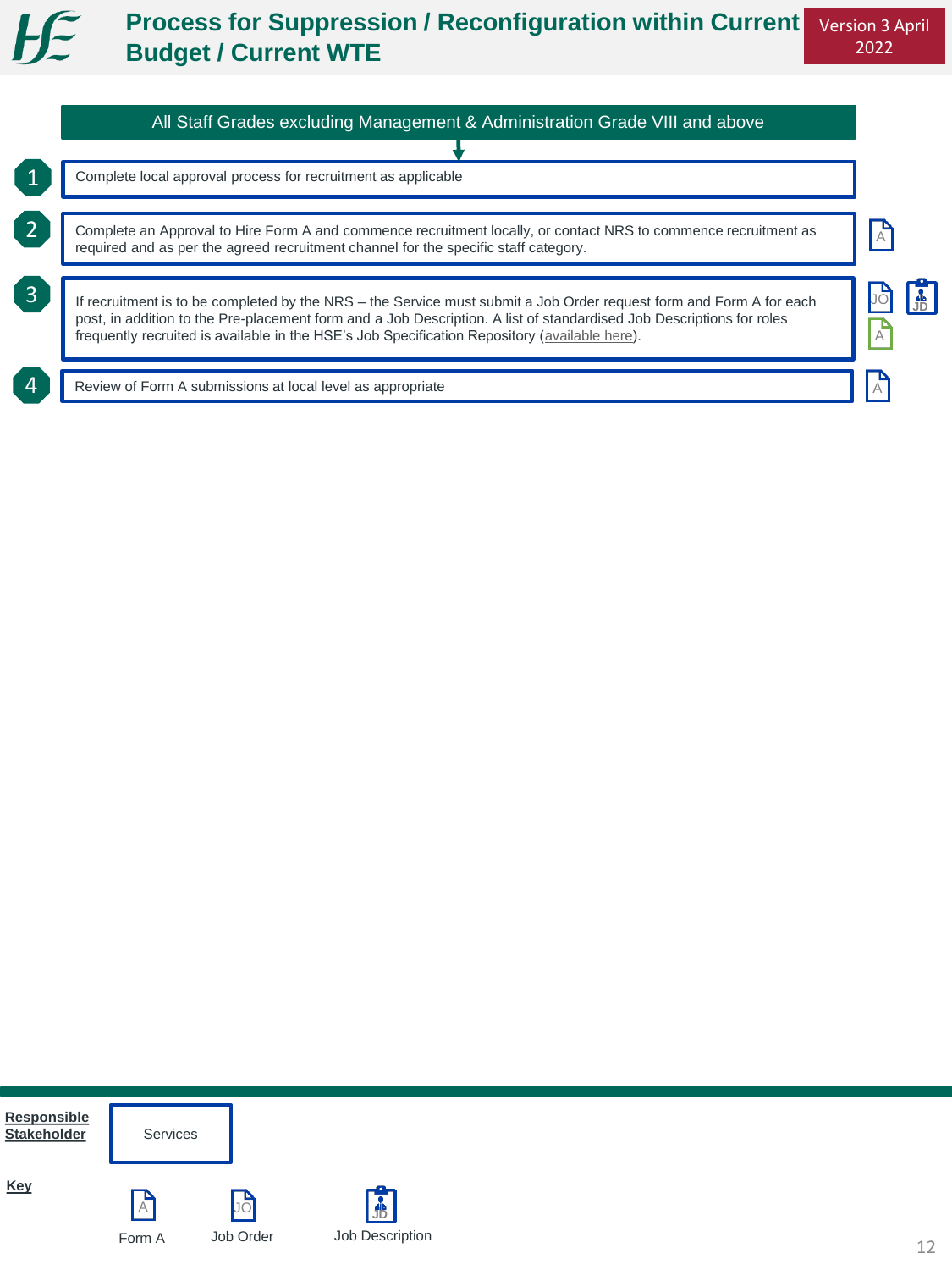## **Process for Suppression / Reconfiguration within Current Budget / Current WTE**

| Complete local approval process for recruitment as applicable                                                                                                                                                                                           |    |                                                                                                                                                                                                                                                                                                                                                                                   |
|---------------------------------------------------------------------------------------------------------------------------------------------------------------------------------------------------------------------------------------------------------|----|-----------------------------------------------------------------------------------------------------------------------------------------------------------------------------------------------------------------------------------------------------------------------------------------------------------------------------------------------------------------------------------|
| relevant Local Finance Manager, Head of Function, ND and EMT member to seniormanagers@hse.ie                                                                                                                                                            |    | Complete an Approval to Hire Form A1 and Job Description. Submit the above documentation and signature of the                                                                                                                                                                                                                                                                     |
| EMT for consideration. Signature is required from both the relevant ND and the EMT member.                                                                                                                                                              |    | Failure to provide the required details above, ND and EMT signature along with other relevant signatories will<br>result in the application being returned to the service for clarification, with resultant delay in submission to the                                                                                                                                            |
| Review the received file and recommend for submission to EMT & CEO for approval                                                                                                                                                                         |    |                                                                                                                                                                                                                                                                                                                                                                                   |
| <b>EMT Approval of post</b>                                                                                                                                                                                                                             | or | 4b<br>EMT do not approve / pause post                                                                                                                                                                                                                                                                                                                                             |
| Communication back to the EMT member & ND<br>of outcome and issue to DoH for approval                                                                                                                                                                   | or | Communication back to the EMT member & ND<br>5 <sub>b</sub><br>of outcome                                                                                                                                                                                                                                                                                                         |
| EMT member / National Director to notify Service of outcome                                                                                                                                                                                             |    |                                                                                                                                                                                                                                                                                                                                                                                   |
| Clarification of queries on application from DoH                                                                                                                                                                                                        | 7b | DOH approval / non-approval                                                                                                                                                                                                                                                                                                                                                       |
| number for the post.                                                                                                                                                                                                                                    |    | Communicate outcome of DoH approval / or non-approval to the National Director and Requester and confirm the position                                                                                                                                                                                                                                                             |
| each individual position, assign a Primary Notification number and Log Number to each individual position.                                                                                                                                              |    | Using the details provided by the Services and as approved by the relevant National Director or delegated sanction, for                                                                                                                                                                                                                                                           |
| list as an appendix.                                                                                                                                                                                                                                    |    | Issue a letter to the applicant to confirm issue of the Primary Notification Number & Log Number and attach the detailed                                                                                                                                                                                                                                                          |
| as per the agreed recruitment channel for the specific staff category.                                                                                                                                                                                  |    | Receipt of the Primary Notification and Log number should be considered as 'Approval to Recruit'. Recruitment can now<br>be progressed. Services should commence recruitment locally, or contact NRS to commence recruitment as required and                                                                                                                                      |
| Number for each post in the Job Order request form and Form A1, in addition to the Pre-placement form and Job<br>Description. A list of standardised Job Descriptions for roles frequently recruited is available in the HSE's Job<br>develop your own. |    | If recruitment is to be completed by the NRS – the Service must include detail of Primary Notification number and Log<br>Specification Repository (available here). If you are recruiting for a new role, or if the Job Specification you require is not<br>available on this page, you can use the guidance provided in the National Job Specification Template here to help you |